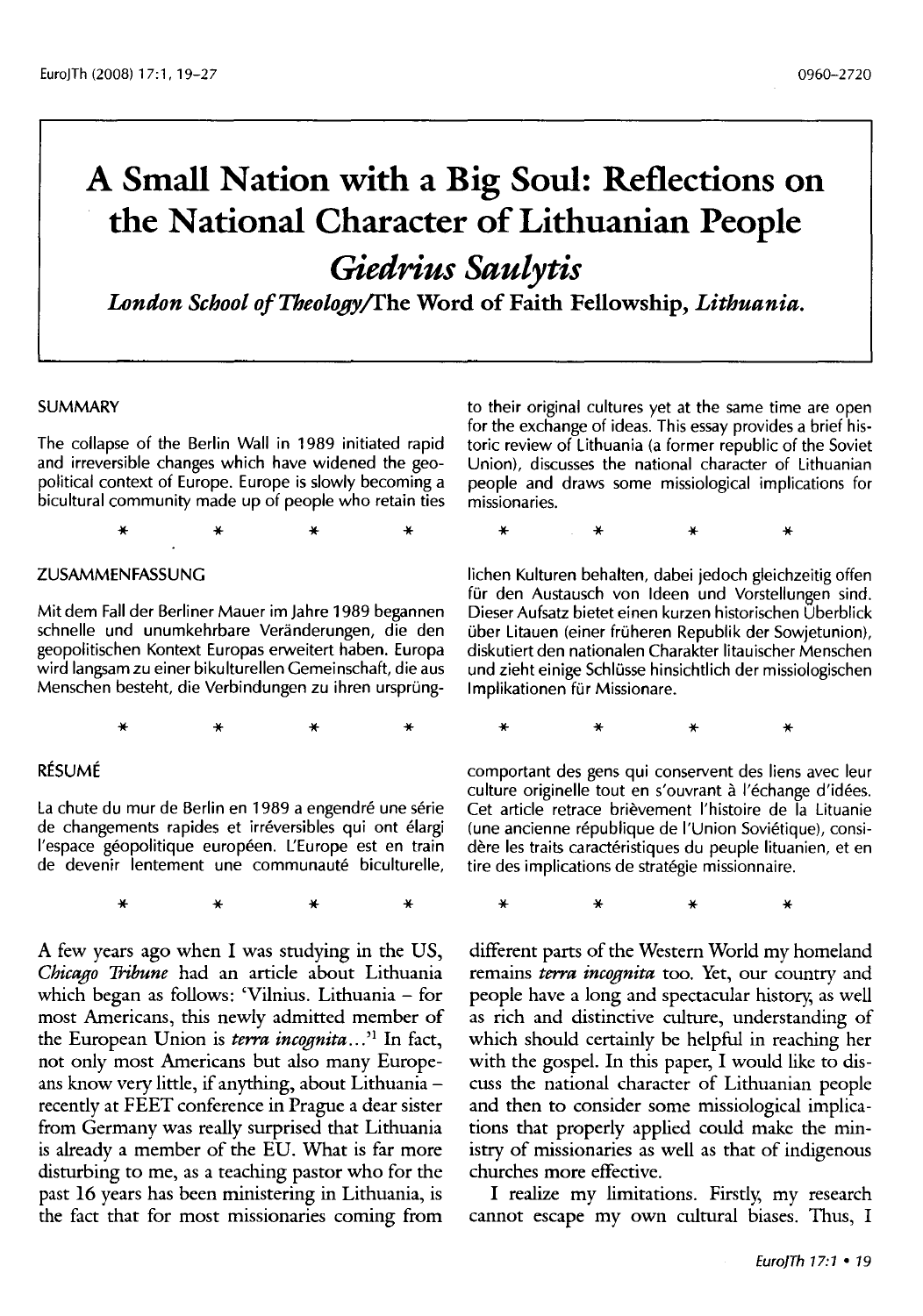understand that my analysis and proposed insights will be more of emic rather than etic nature. Secondly, there have been very few attempts on the part of Lithuanian academics as well as those from foreign countries to do serious anthropological research in this field. This is understandable almost the whole half of the twentieth century we have been under the communistic regime, one purpose of which was to eradicate fully our national identity. Denationalization of occupied peoples was the primary goal of Stalin and his successors. Any anthropological attempt would be considered to have anti-ideological implications and thus was forbidden. The scarce publications that have been written on the subject come mostly from Lithuanian authors, who have fled the coming of communism and have been living outside the country, most distinguished of whom are A. Maceina, J. Girnius and V. M. Kavolis. I am heavily indebted to them and will turn to their observations time and again. Yet, before we turn to analysis of Lithuanian national character, a brief historic review will be in place.

#### **History of Lithuania**

Lithuanians, the Balts proper, live on the southeastern shores of the Baltic Sea. The name Balts, derived from the Baltic Sea, has been a neologism from the middle of the nineteenth century. It has applied not only to Lithuanians and Latvians, but also to several nationalities now extinct, namely Prussians, Yotvingians, Semigallians, Curonians and Selonians. Along with the ancient Prussian language, which has not been spoken since the seventeenth century, Lithuanian and Latvian languages form a distinct Baltic branch of the Indo-European linguistic family. Yet, as J. Kudirka points out, 'of all the living Indo-European languages the Lithuanian language has retained the ancient phonetic and morphological characteristics best of all. It has a complicated system of flexions and word derivation. Therefore, as part of general linguistics, it is taught at a number of foreign universities (in the USA, Italy, France, Finland, Sweden, Denmark, Germany, Japan and other countries).'2

From all the Baltic tribes Lithuanians were the first ones to create a state entity in the mid-13th century. Lithuania's first king, Mindaugas, was crowned on July 6, 1253, yet some historians argue that the establishment of the Grand Duchy of Lithuania (GDL) reaches back even farther, perhaps around 1183. Though there is little documentation for this period, it is generally accepted that for one to two hundred years prior to Mindaugas' rule, Lithuanian tribes had already begun the process of unifying themselves. Castles, manors and systems of defense were established during this period. Under the rule of Mindaugas, Lithuania was able to repel the attacks of Teutonic knights on the Western front, and also to succeed expanding its territory into the lands of Russia in the East. According to historian Zigmantas Kiaupa, a very strong regional leader, Mindaugas, attempted to unite three worlds under his rule: pagan Lithuania, Catholic Western Europe and Orthodox Russia. 3

The Grand Duchy of Lithuania lasted until the 18th century. However, she reached her apogee during the rule of Duke Vytautas, called the Great (died in 1430). Under his rule the realm of the Grand Duchy of Lithuania extended from the Baltic Sea south to the shores of the Black Sea and east almost to the city of Moscow. In the century following Vytautas' reign, the power of the GDL began to decline. By the mid-16th century, Lithuanians made up only around one-third of the total population of an estimated 3 million people while Slavs, Germans, Jews, Poles, Tatars and Karaites composed the remaining two-thirds.4 In 1569, in the Union of Lublin, the Kingdom of Poland and the GDL became a commonwealth or *Rzeczpospolita* and had common currency, governance and policy. Nobles from both states had the right to own land and to sell goods without paying taxes in either part of the commonwealth. The two states did retain their own borders, names, armies and administrative powers. During the 18th century, the Polish-Lithuanian Commonwealth also declined as a political power. Three partitions of the Commonwealth reduced significantly its size. One bulk went to Russia, another was annexed by the Kingdom of Prussia, which in 1815, at the Congress of Vienna, became the Kingdom of Poland. Finally; Lithuania was placed under Russian rule, although as a separate political entity. Lithuanian uprisings of 1830- 31 and 1863 were harshly suppressed and followed by waves of Russification. Liberalization occurred after the Russian Revolution of 1905. The press prohibition had been annulled in 1904, allowing the appearance of the first Lithuanian daily newspaper *Vilnius News.* However, Lithuania had to suffer one more occupation before she would be able to declare its independence, namely military rule of Germany during the World War I. It was on February 16, 1918 that the independent Lithuanian state was declared by the council of 20 mem-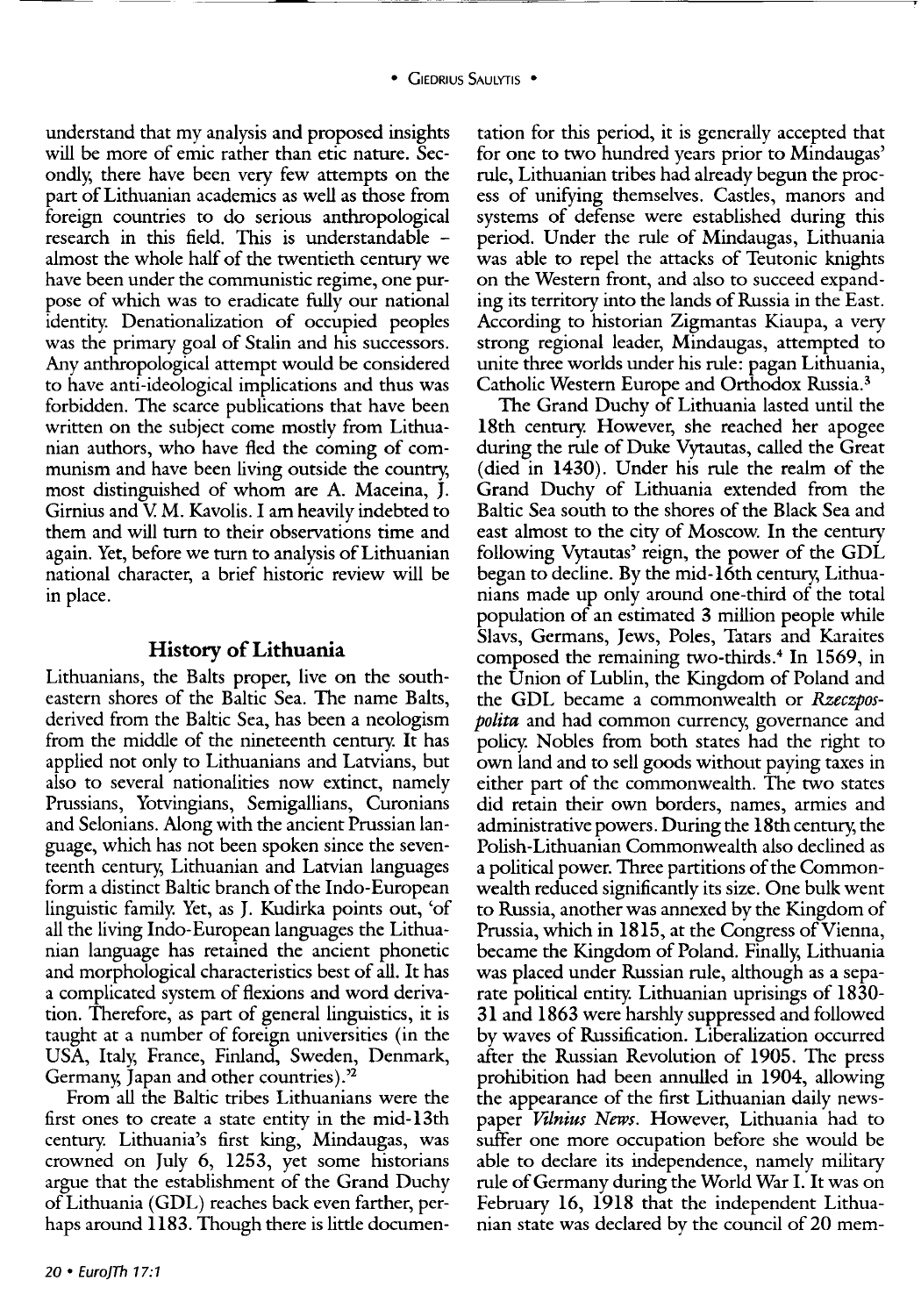bers, who had been elected several months before at the congress in Vilnius. The independence was short-lived and not without fights regarding the demarcation of borders. The constitution adopted in 1922 set up a parliamentary democracy. Yet, a coup d'état by a group of army officers in December 1926 introduced an authoritarian presidential system with restricted democracy that lasted until the Soviet occupation of 1940. The Second World War brought Lithuania from Soviet rule to that of German Nazism. Yet, by the end of 1944, most of Lithuania had been reoccupied by the Red Army; and incorporated back into the Soviet Union. Lithuanians fought back for their independence: an organized guerrilla resistance, at times involving up to 40,000 fighters, lasted into the early 1950s. However, it was crushed down, and harsh repression as well as deportations  $-220,000$  Lithuanians were deported to Siberia – followed. Lithuanian people have never given up their hopes to be independent again. Resistant attitudes towards communistic regime were cherished almost in every family and ripened by the late 1980s. It was by that time that *Sajudis* – 'The Movement' for independence - consolidated the whole nation, and on March 11, 1990 the Parliament issued the declaration of independence stating that Lithuania had been annexed by the Soviet Union against her will. In March 2004 Lithuania was admitted to NATO, and one month later joined the European Union.

# **Ethnological Structure of Lithuanian People**

Evidently; knowing the vicissitudes of Lithuania's history helps enormously in trying to understand Lithuanian people. Yet, it is but one of several factors forming national character. As A. Maceina has pointed out in his dissertation *National Character,* the formation of a nation is predicated on race, landscape, historical destiny and ethnological structure. According to him, the national culture is the objectification of national individuality. In other words, identity is something deeper, related to the spirit, and thus it is not only shaped by history; but it reveals itself in history and even makes history. Another observation to keep in mind, as we do the analysis of national character, is that it is not static but at flux as German geographer and ethnographer Friedrich Ratzel observed, *1\.* nation is the body in constant change.'5

In broad strokes, Lithuanians, as more or less all Indo-European peoples could be characterized

firstly as Nomads or cattle-breeders, and secondly as Matriarchs. 6 Both elements have been expressed in our history and culture. The former prevails much more in the earlier phase of Lithuania's history; while the latter comes to the foreground during the subsequent phases.

It is said that Nomadic aspect manifests itself in social life by a desire for expansion. In the case of Lithuanian people, anthropologists argue, this has been most seen in war-expeditions of king Mindaugas to the Slavic territories, as well as the conquest of king Vytautas during whose reign Lithuania's borders have reached the Black Sea. It is noteworthy that German and Russian annals from 13th and 14th centuries depict a Lithuanian as an aggressive and ruthless warrior gifted with political talent. Especially the valor of Lithuanians manifests against crusades of Teutonic knights. For 200 years Lithuania was capable of defending herself against crusaders. She was the last pagan nation in Europe to accept Christianity: Aukstaiciai (marked by a dialect spoken in central-east part) accepted it in 1387, Zemaiciai (marked by a dialect spoken in the northwestern part) only in 1418. In comparison, Lithuanian neighbors, Germans and Slavs, accepted it four centuries earlier.

The same determination with which Lithuanians were fighting invaders could be observed in later history too, for instance, organized guerilla resistance against Soviet Russia in 1950s. J. Girnius argues that Lithuania's warlike attitude springs from the love of freedom. Lithuanians honor and cherish freedom. Therefore, even when the Grand Duchy of Lithuania was at her zenith, her policy was very democratic in terms of religion and culture. This explains why Jews persecuted in Christian Europe had found a safe haven under the wings of pagan kings of Lithuania. It is remarkable to read the letter written by the king Gediminas to Pope John XXIT, in which he explains why Lithuanians resist Teutonic knights, 'Holy and honorable Father! We are fighting with the Christians not so that we could destrov the Catholic faith, but in order to resist the harm done to us...this could be seen from the fact that we have brothers from Franciscan and Dominican orders, who have full freedom to baptize, preach and to administer sacraments.' In the same letter, he gives an example of how his predecessor, king Vytenis, invited Franciscans to Lithuania and even built the church for them; yet, Teutonic Knights upon getting hold of this invitation came from Prussia and burned it! Thus, bravery needed for expansion as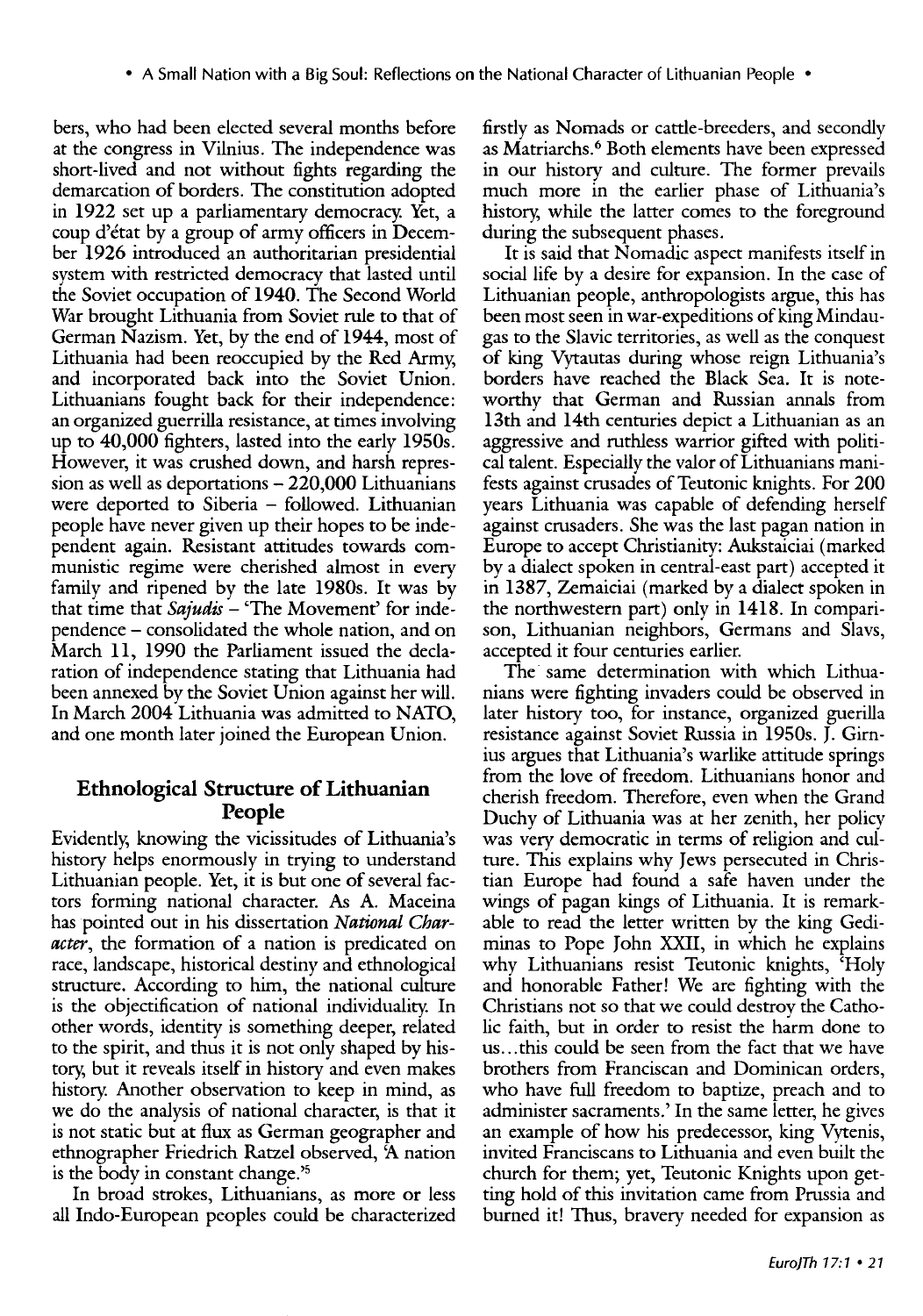well as to defend themselves from invaders, was balanced with tolerance and appreciation of freedom. According to Kavolis, because Lithuanians did not oppress the people of conquered nations, when oppressed themselves, they kept the independent spirit and would not allow to be enslaved by others. 7 Lithuanian folklore and especially lyrics of songs are far from being militant. Lithuanians do not glorify militancy; on the contrary, a Lithuanian maiden sings, 'I do not need a warrior, I need a ploughman.'

Another characteristic feature in the ethnological portrait of Lithuanians is supposedly matriarchic in nature. It is suggested that Europe was inhabited by matriarchic peoples before the Indo-European immigration to Europe. The European cultural progress was made possible by the fact that the Nomads had to settle down as agriculturists. Tilling of the ground is said to be the characteristic of only matriarchic peoples - neither Nomads nor Totemic people cultivate the land. The agriculturist is deeply rooted in the soil he tills. He loves his fields and meadows. His patriotism shows itself in the love of his native-place. Speaking about Lithuanians, that is definitely true- Lithuanians have been agriculturists from time immemorial and they have a very deep affection for their motherland.

A farm in Matriarchic society is the property of a family, not of a clan. The family life is characterized by the superiority of woman and strict monogamy. The most salient figure in Lithuanian consciousness is mother. Kavolis points out that a white-headed mother has deep and subtle sentiments of Lithuanians. 8 She has become a pivot of emotional life. In Lithuanian folk songs only a bride gets as much attention, and only until her marriage. Then, she is in the background again. A portrait of the mother, however, is always charming. There is no relationship deeper than that of a son or a daughter with their mother in Lithuanian folklore. A father is a provider of bread, somewhat incidental and in most cases almost obscure. The bond of a child with his father is never intense, and serves as a means to underline the significance of a mother in the shaping of individuality of her child. It is love of the mother that inspires and nurtures a child. Other family relations are much more negative. A husband, as a rule, is frequently a drunkard and becomes disappointed with his wife, even to the point of becoming aggressive towards her. She is quite frequently referred to as 'a bitch' in Lithuanian folklore. Yet, when she grows older, aggression subsides, and she again, as in the child-

hood, becomes an object of love and veneration. No doubt, that the rise of Mariology has deep roots in this divinization of a woman. Mary, the mother of Jesus, is a common object in Lithuanian religious art, and nominal Catholics pray to her, not Jesus, because supposedly, as a woman she is a better mediator between the angry God and a sinner. To this day Catholics call Lithuania the land of Mary or Maryland.

Finally, we should mention that the role of a brother has some significance in Lithuanian folk songs. For instance, a maiden always ·seeks her brother's protection instead of turning to her lover. A brother is his sister's honor and she turns to him with confidence. No sacrifice is too great to help a sister in need.

Thus, according to cultural anthropologists, these two ethnological elements, namely nomadic and matriarchic, lay at the heart of Lithuanian individuality. Other characteristics that express Lithuanian outlook in a more practical way stem from them. To this examination we now turn.

## **National Character of Lithuanian People**

Eduard Spranger, a student of Wilhelm Dilthey, discerned six distinct types of humans, depending on what values are given the priority, namely political, economical, theoretical, esthetical, religious and social. **J.** Girnius applied his theory to different nations and concludes that Lithuanians should be classified as the 'social' type. According to him, the highest value for a Lithuanian is the living human being.9 Respect which Lithuanians show to a human is evident both in everyday life and in cultural trends. There is a Lithuanian saying, 'It is necessary for a human to see a human.' Therefore a village is as a big family. After work, one goes to rub shoulders with his neighbor. For Lithuanians, time spent in fellowship has the same meaning as entertainment for people from other nations. Lithuanians enjoy and value fellowship. From this springs another characteristic feature, namely Lithuanian hospitality. To treat another well is not an obligation, but an opportunity for a time of fellowship. Lithuanian guests are treated with abundance of food. Yet, Lithuanians would love to get something in return, namely sincere and guileless conversation. Shallow and superficial communication will not satisfy a Lithuanian who has spent hours in preparing table for his guest. However, it would be wrong to call a Lithuanian utilitarian or opportunist. Friendship he seeks is for the sake of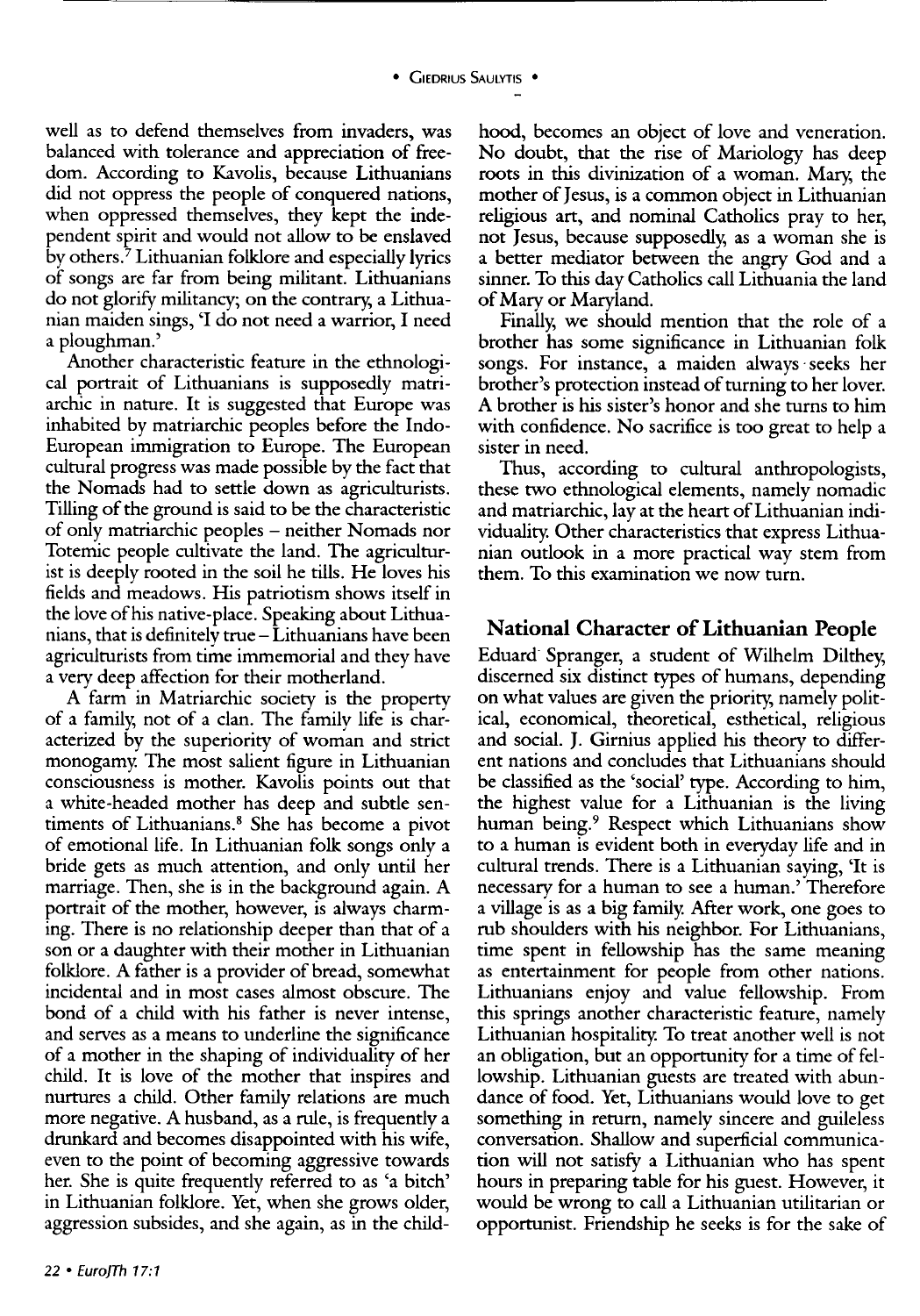• A Small Nation with a Big Soul: Reflections on the National Character of Lithuanian People •

friendship, not gain.

Secondly, a Lithuanian is inclined to individualism. However, Lithuanian individualism is not as obvious, for instance, as that of Scandinavians or Germans. Kavolis names this feature 'a historical protective shell of Lithuanian individuality.'10 Outwardly, Lithuanians are rather social, yet inwardly, at the nucleus of Lithuanian individuality lies the yearning of personal connection. Therefore, anthropologists prefer another word, namely *personalist*  to define this characteristic. For Lithuanians the concept of friendship has connotations of intimacy. Girnius rightly points out that Lithuanians are not open anonymously to everybody, but to each one individually. 11 Not humanity collectively, but this or that personality unlocks the heart of a Lithuanian. He cannot love faceless humanity; he needs a particular person to extend his love. This could vividly be demonstrated by the way Lithuanians participate in social charity. Anonymous benevolence does not work among Lithuanians as it does in other countries, for instance in Germany or the US. Lithuanian philanthropy reaches out not to humanity or a nation, but to a single individual.

Girnius is convinced that comparative approach helps to accentuate these two features of the national character. *As* humanist, who values friendship and fellowship, a Lithuanian differs from a German, his Western neighbor; and as personalist, he is definitely different from a Russian, his Eastern neighbor. 12 The latter loves humanity collectively. Confession from a character in Dostoyevsky's novel vividly illustrates this feature: 'I love humanity so much that I could die for it, yet I find it difficult to bear with a person in my living room for a day.' Conversely, a Lithuanian seeks a person to whom he could open his heart, and who would be willing to open his. A Russian could be open with everyone in a crowd. Not a Lithuanian. Communality is much more characteristic of Russians than of Lithuanians. Some argue that precisely because of this national feature, Communistic ideology was able to take deep roots in Russia. A Lithuanian perceives community as the sum of genuine interrelationships that take place among different persons. Thus for a Lithuanian, just obeying orders means the devaluation of the benevolent action per se. Charity should proceed from a heart. Yet, unlike a Russian, he cannot open his heart to everybody unless he develops personal relationships with another person. He needs some personal connection, some inward clicking before he is able to happily volunteer for some social action. For this

reason, he seeks a person to whom he would be able to relate to, extend his own humanity and share in that of the other. Lithuanian outlook could be defined as *personal humanism.* 

J. Brazaitis assumes that Lithuanians are not intellectual theoreticians as Germans, who are concerned with and always looking for 'das Wesen' ('the nature'); neither are they rational practitioners as French, known for clarity and elegance of thought, as expressed in 'l'esprit' ('the spirit'). Lithuanians retain balance between mind and sense, intellect and emotions. 13 Maceina is of the same mind, stating that Lithuanians are inclined to keep the synthesis of balance. Yet, both authors agree that emotional side is more expressed than the intellectual. Lithuanian sensibility is passive. It is not dramatic, not born out of the conflicts or dualities of life. Danish anthropologist, Age M. Beneditctsen, one of the few foreigners to explore Lithuanian folklore, writes:

Lithuania hardly possesses a trace of epic poetry, no historic deed, not a single man is mentioned by name, lauded or condemned. It possesses like other countries its festive lays, together with multitude of everyday poetry, that poetry which springs from the craving of the poetic mind itself, without outer causes, a song, where children of another nation would only say alas, a song, where another would only laugh, a song for every pretty maiden, for every beautiful summer morning, for a field blue with flowering flax, for a sleek and glossy horse. There are songs for a dead brother, a lost sweetheart, the child's love for its parent is transposed into song; wonder and joy, sorrow and fear, all the emotions of the soul, lasting long enough for the tone to form itself into melody. All this distinguished the poetry of Lithuania even from that of its nearest sisters, the Slavic peoples, it is a poetry of the moment and the mood - often simple and monotonous, as it is bound to be when emanating from simple little-experienced people, but never without truth, rarely without beauty. <sup>14</sup>

Lithuanian sensibilities are elegiac and deeply poetic. A Lithuanian writer, Vaizgantas, depicts an old trunk of the tree naming it *Mould* in the following way: 'Mould, a thousand year giant, the king of growth, the tree of gods, has piled a mound for himself... The nature of Lithuania - the spirit of Mould, slow, harming no one at night- will mourn and will murmur for thousands of years in secret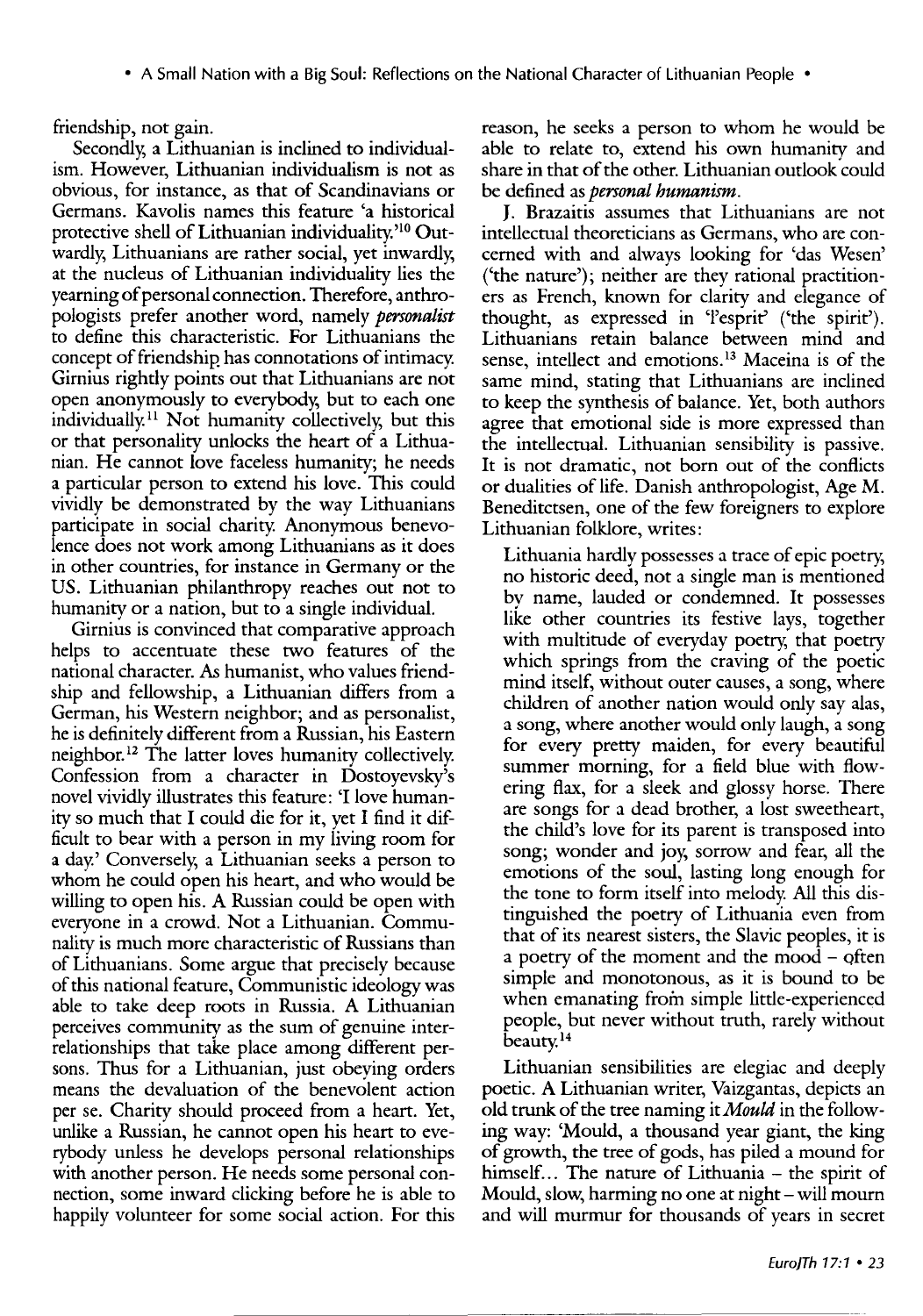voices, awakening yearning of poetry; directing to the path on which a traveler will not be lost.' Such elegy dominates Lithuanian literature. Perhaps for this reason Lithuanians have many more brilliant and creative poets than prose writers. Even our novels are lyric and usually melancholic. One will not find intriguing plot or even many adventures. Lithuanian novels contain many vivid and detailed narrations of nature as well as deep reflections on human characters.

A Lithuanian is a contemplative beholder. He gently processes the outside world, avoiding square expressions. It is almost impossible to translate lyrics of a Lithuanian poem into English because of frequent use of diminutives and diminutive suffixes. Lithuanian outlook may be felt in the following verse of a song, 'I had a small horse, although small, yet comely.<sup>5</sup> Brazaitis observes the differences of the same fairy-tales as told by Russians and Lithuanians. The style of the latter is sublime and much more moderate. Lithuanians value meekness and even the horrible realities of life express gently. Evil must be lamented over, not fought with. Perhaps, the best illustration of how this melancholy finds its place in Lithuanian art is *Rupintojelis, a wooden sculpture or carving of Worrying* or *Pensive Christ.* 

Derived from the Lithuanian word *rupestis* 'concern', it can be translated as concern, anxiety and solicitude. The image of *Rupintojelis* is seen in a variety of settings, ranging from forest chapels to tree trunks. While each statue is unique, all portray the same figure: Christ sitting on a rock or stool, bent over, supporting his head with his right hand, the left hand on his knee; sometimes a crown of thorns on his head showing drops of blood, but always his face is full of worry; looking pensively and sadly at passers-by. All emphasis is placed on the facial expression of deep thought and infinite sorrow. Although the *Pensive Christ* is not an authentic piece of Lithuanian art  $-$  the image was known in other European countries and originated in the 15th century- yet it has become the personification and the mirror of Lithuanian character. I would call it the *Passion of the Christ* according to Lithuanians. Of course, it is not a depiction of historical Jesus, but of the one Lithuanians can most relate to- Christ the Man of Sorrows pondering all the ills of humanity. Finally, the form of the sculpture reveals a lot about Lithuanian art in general. *Rupintojelis* is very simple, even simplistic because Lithuanians value idea more than form. Lithuanian culture does not attract by outward forms. In fact,



Pensive Christ *(Rupintojelis)* 

Lithuanian traditional folk dresses are less colorful than those of our neighbors. The same is true about Lithuanian literature, and even, as Brazaitis points out, about Lithuanian cemeteries. 15 They are much more formless than those in Scandinavia or Germany. Lithuanians do not give prominence to form. The value is found deeper, in one's heart and humanity.

## Missiological implications

I would like to conclude these reflections on the national character of Lithuanian people by considering some missiological/evangelistic implications.

First of all, I believe that the above-analyzed characteristics should not be neglected or undermined when planning to reach Lithuanians with the gospel of Jesus Christ. On the contrary; the anthropological insights, when properly applied, will make missiological and evangelistic endeavors more fruitful. The attitude of the apostle Paul expressed in 1 Corinthians 9: 19-22 should be ours too: 'Though I am free and belong to no man, I make myself a slave to everyone, to win as many as possible. To the Jews I became like a Jew, to win the Jews. To those under the law I became like one under the law (though I myself am not under the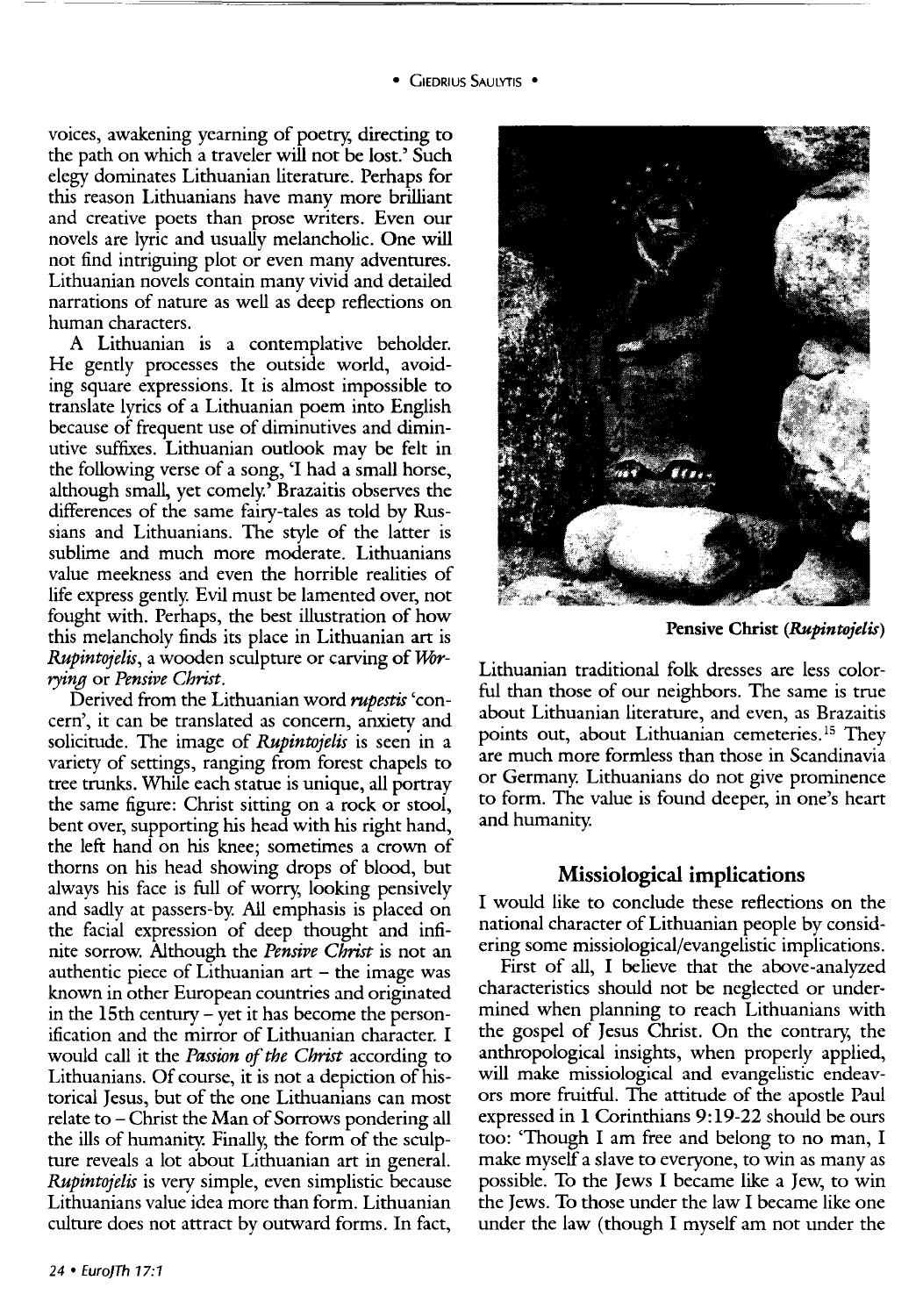law), so as to win those under the law. To those not having the law I became like one not having the law (though I am not free from God's law but am under Christ's law), so as to win those not having the law. To the weak I became weak, to win the weak. I have become all things to all men so that by all possible means I might save some.' The Apostle Paul was aware of national and cultural differences that exist among diverse nations. It is clear from this passage that these national identities could prevent the people from hearing the gospel preached. To eliminate these hindrances, the apostle Paul would put all his efforts to identify with the culture in which he was ministering. One missiological strategy did not fit all. For this reason, when preaching to the Greeks, he would become like a Greek; when preaching to the Jews, he was again a Jew. How does the process of 'becoming' look like? Practically it meant that the apostle was sensitive to the beliefs and value systems, manners, customs and worldviews of different cultures and was ready to sacrifice those of his own. In modern missiological terms he believed in contextualization of the gospel. Thus, the missiological paradigm of the apostle Paul is that of incarnational ministry. We will be wise to follow his example.

Now, engaging Lithuanians with the gospel has not been an easy task for missionaries. As already said, Lithuania was the last European nation to accept Roman Catholicism. Yet this, in my opinion, was not a flaw, but rather a merit of our forefathers. Pagans, as they were, understood that religion that comes with a sword is false, and therefore they resisted. As king Gediminas explains to the pope, 'We are fighting with the Christians not so that we could destroy the Catholic faith, but in order to resist the harm done to us.' These words, in my opinion, have very strong implications for modern missionary activities in Lithuania too. Lithuanians do resist any attempt to impose something from the outside. Historically, even when those attempts of the outsiders were successful, as in the case of Communistic ideology, that provoked both open and hidden resistance. Therefore, a minister of the gospel should come not as a crusader but as a friend. Lithuanians intuitively resist outward enforcements, yet if their hearts are won, they become earnest followers as in the case of Catholicism. There is no space here to analyze how Lithuanians from stiff-necked pagans have become ardent Catholics. Suffice it to say that Catholic mysticism has a strong appeal to a poetically introverted Lithuanian.

Secondly, most of the missionaries that came to Lithuania after the independence of 1990 did not have any intentions to learn Lithuanian language. Because in the past many attempts have been made to denationalize us by Germans, by Poles and by Russians, Lithuanians are very diligent to preserve their language. Lithuanians are conservatives in many respects, but especially in this one. Anyone who dares to learn our language earns the highest respect. I personally knew an Armenian who had learned Lithuanian and came to live here already knowing the language. He was highly esteemed among Lithuanian friends. Unfortunately, very few missionaries follow such an example.

Thirdly, the poetical inclination of Lithuanians requires that the gospel presented would have not only cognitive but affective elements too. One of the reasons why Catholicism was more appealing than Protestantism to simple folks could be the more cognitive approach of the latter. On the other hand, among the most outstanding Lithuanian poets, we have Catholic priests, such as Maironis  $(1862 - 1932)$  whose poems set the basic standards for modern Lithuanian poetry. As analyzed in this paper, the emotional side of Lithuanian people is more expressed than the intellectual. Therefore, the dogmatic approach to the spreading of the gospel has a lesser appeal to their consciousness. Lithuanians need more than just rational exposition of the gospel. Their hearts have to be warmed and their souls ignited. Perhaps, for this reason, the charismatic churches today have the highest rate of membership among evangelicals. I think that the worship ministry that seeks to be authentic, that builds on the rich heritage of Lithuanian song tradition and innovatively implements some of its elements will be a very effective tool in reaching Lithuanians with the gospel. I suggest that contemplative and inspirational dimensions of the gospel are to be practiced and developed in Lithuanian churches. This is not to suggest that cognitive and rational aspects are not important or should be abandoned all together. On the contrary, integration of both contemplative and cognitive dimensions of the gospel should be pursued.

Fourthly, because Lithuanians value fellowship more than entertainment, and friendly talk more than bombastic show, pastors and missionaries should be seeking to develop church structures that will have place for friendly interactions among believers. Home groups or specifically oriented clusters/dubs, such as 'Mothers of Preschoolers,' or 'Christian Family values' could become sought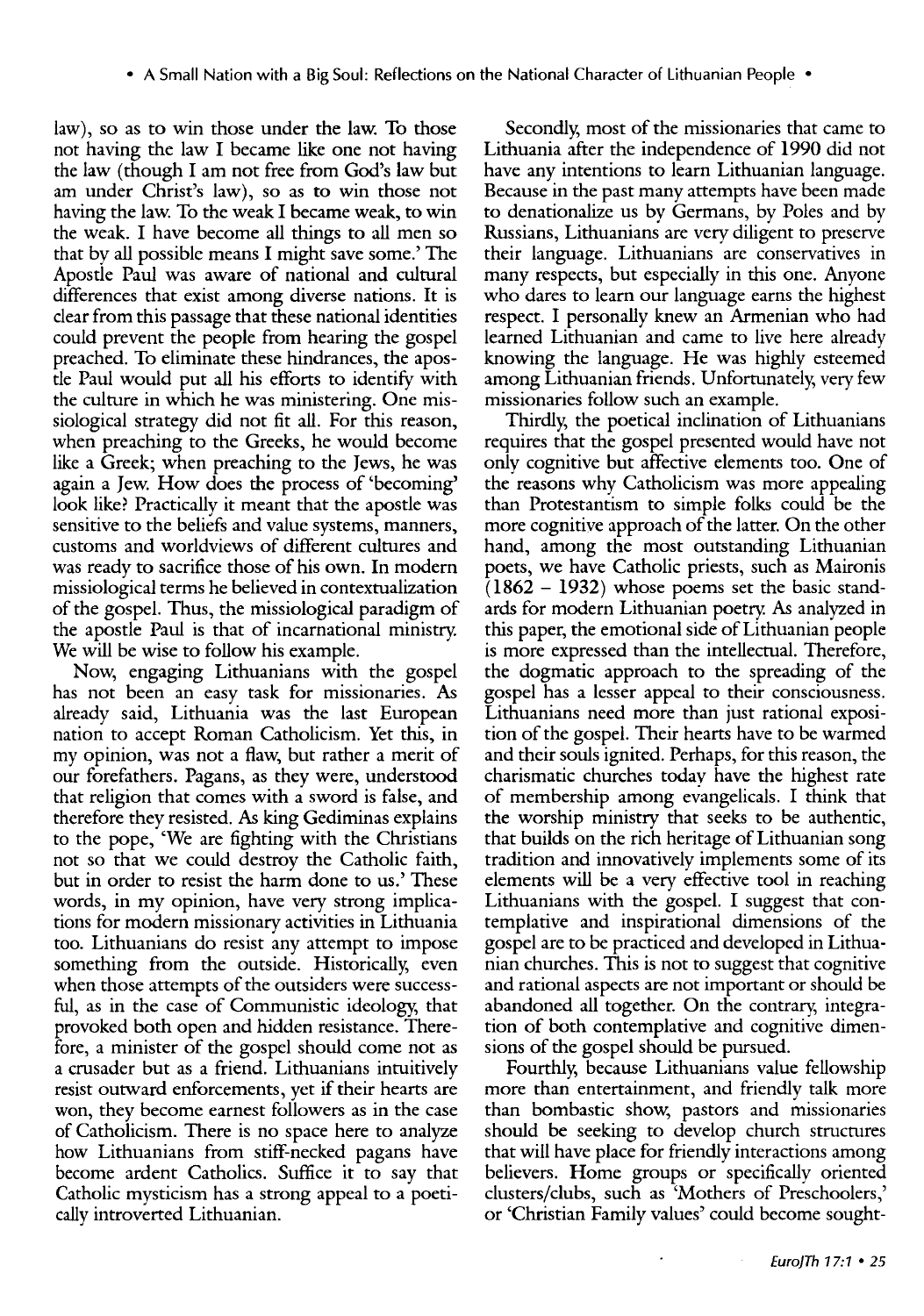after and refreshing places for Christians as well as their unbelieving neighbors. Because Lithuanians value intimacy, even smaller units, such as mentorstudent should be encouraged. There is some truth in the saying that a Lithuanian feels at home in the confessional! Some have suggested that precisely for this reason Lithuanians were not willing to accept Protestantism, which canceled the obligatory sacrament of penance. The place of intimacy where one can open the deepest corners of his heart is very important for the Lithuanians.

Finally, it must be mentioned that some features of the Lithuanian character will be challenged by the gospel and should not be held onto. Among them are passivity and nostalgia. Although these characteristics per se are not evil or sinful, yet they often become the hindrances for normal Christian growth. Passivity could very easily become an excuse for not obeying the explicit commands of Christ. Sometimes laziness tries to disguise itself as meekness, or cowardice as gentleness. Lithuanians are prone to these sins. Yet even more we should beware of nostalgia, which ends up in depression. At present the suicide rate in Lithuania is the one of the highest (if not the highest) in Europe. In this appalling sin we surpass all our neighbors. When confronted with diverse challenges and injustices of life, Lithuanians often turn to drink. Some become so nostalgic that they do not find strength to stand for themselves. Then, suicide seems the easiest way out. Personally I believe that even Lithuanian *Pensive Christ* has given the false portrait of Christ. He is not only too Lithuanian and too human, but this is most importantly in no way reflects the Jesus from the gospels. *Pensive Christ* can only lament over but not save from the oppression and sin. Therefore for many Lithuanians the gospel ends with crucifixion, not resurrection. This hopeless and powerless gospel fails to give regenerating and life-changing faith. This sad picture and false message should be challenged by the true, hope-giving, strength-empowering gospel of the One, who has all power in heaven and on earth. His kingdom is a matter of righteousness, peace and joy in the Holy Spirit (Rom 14:17). In order not to be overcome by melancholy, Lithuanians especially need the latter!

#### **Instead of Conclusion**

The first trip to Lithuania has taught Karen T. Olson, the writer for *Chicago Tribune,* a lot about the land of her ancestry. She did not have enough information to find her great-father's hometown, but she is convinced that she found the source of his spirit. Olson ends the article by describing a Lithuanian driver, 'On the surface, he was an unremarkable man, but his values clearly reflected determination to complete even the most menial tasks with dignity. Watching him, it occurred to me that this man epitomized the fabric of Lithuania's soul- proud, gallant, hard-working and independent.' As a first time visitor she came very close to getting the gist of Lithuanian spirit. In the subtitle Olson names Lithuania as *a small nation with a big soul.* And I think she is right...

#### **Bibliography**

- Beneditctsen, Age M. *Lithuania: the Awakening of the Nation.* Bogtrykkeri: Egmont. H. Petersens. 1924.
- Brazaitis, J. 'Values of Lithuanian Character' Echoes. vol. 3. 1961.
- Girnius, Juozas 'The Problem of Lithuanian Character,' Years. vol. 11. 1991
- Kavolis, Vytautas 'Temper and Destiny of a Lithuanian.' *Concord.* vol. 9. London: 1954.
- Kiaupa, Zigmantas. Kiaupienė, Jūrate. Kuncevičius Albinas. *The History of Lithuania before 1795.* Vilnius: Lithuanian Institute of History. 2000.
- Kudirka, Juozas. *The Lithuanians: an Ethnic Portrait of Lithuanians.* Lithuanian Folk Culture Centre. 1991.
- Maceina, Antanas. 'Cultural Synthesis and Lithuanian Culture.' *Hearth.* vol. 7. 1939.
- Olson, Karen Torme. 'Lithuania: An Adventure in Independence.' *Chicago Tribune.* sect. 8. October 24, 2004

#### **Notes**

- 1 Karen Torme Olson, 'Lithuania: An Adventure in Independence' in Chicago Tribune, sect. 8, October 24,2004
- 2 Juozas Kudirka, The Lithuanians: an ethnic portrait of Lithuanians, (Lithuanian Folk Culture Centre, 1991), 15.
- 3 Kiaupa, Zigmantas, Jiirate Kiaupiene and Albinas Kuncevičius, The History of Lithuania before 1795, (Vilnius: Lithuanian Institute of History, 2000), 71-72.
- 4 Ibid., 162.
- 5 Friedrich Ratzel, Anthropogeographie (Stuttgart, 1921), 84.
- 6 Antanas Maceina, Cultural Synthesis and Lithuanian Culture in Hearth, vol. 7, 1939, 39-41.
- 7 Juozas Girnius, 'The Problem of Lithuanian Character,' in Years, vol. 11, 1991, 157.
- 8 Vytautas Kavolis, 'Temper and destiny of a Lithua-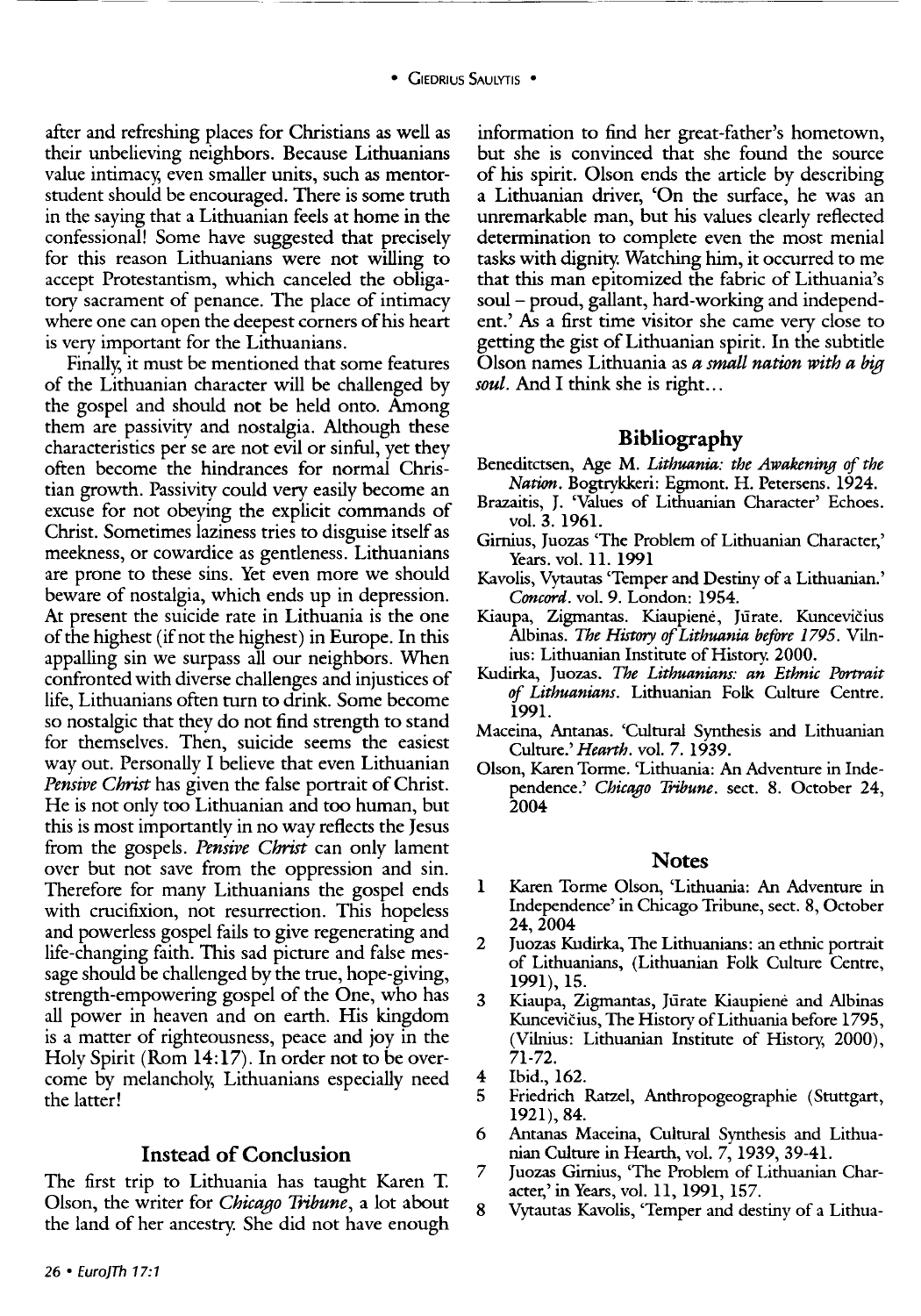after and refreshing places for Christians as well as their unbelieving neighbors. Because Lithuanians value intimacy, even smaller units, such as mentorstudent should be encouraged. There is some truth in the saying that a Lithuanian feels at home in the confessional! Some have suggested that precisely for this reason Lithuanians were not willing to accept Protestantism, which canceled the obligatory sacrament of penance. The place of intimacy where one can open the deepest corners of his heart is very important for the Lithuanians.

Finally, it must be mentioned that some features of the Lithuanian character will be challenged by the gospel and should not be held onto. Among them are passivity and nostalgia. Although these characteristics per se are not evil or sinful, yet they often become the hindrances for normal Christian growth. Passivity could very easily become an excuse for not obeying the explicit commands of Christ. Sometimes laziness tries to disguise itself as meekness, or cowardice as gentleness. Lithuanians are prone to these sins. Yet even more we should beware of nostalgia, which ends up in depression. At present the suicide rate in Lithuania is the one of the highest (if not the highest) in Europe. In this appalling sin we surpass all our neighbors. When confronted with diverse challenges and injustices of life, Lithuanians often turn to drink. Some become so nostalgic that they do not find strength to stand for themselves. Then, suicide seems the easiest way out. Personally I believe that even Lithuanian *Pensive Christ* has given the false portrait of Christ. He is not only too Lithuanian and too human, but this is most importantly in no way reflects the Jesus from the gospels. *Pensive Christ* can only lament over but not save from the oppression and sin. Therefore for many Lithuanians the gospel ends with crucifixion, not resurrection. This hopeless and powerless gospel fails to give regenerating and life-changing faith. This sad picture and false message should be challenged by the true, hope-giving, strength-empowering gospel of the One, who has all power in heaven and on earth. His kingdom is a matter of righteousness, peace and joy in the Holy Spirit (Rom 14:17). In order not to be overcome by melancholy, Lithuanians especially need the latter!

#### **Instead of Conclusion**

The first trip to Lithuania has taught Karen T. Olson, the writer for *Chicago Tribune,* a lot about the land of her ancestry. She did not have enough

information to find her great-father's hometown, but she is convinced that she found the source of his spirit. Olson ends the article by describing a Lithuanian driver, 'On the surface, he was an unremarkable man, but his values clearly reflected determination to complete even the most menial tasks with dignity. Watching him, it occurred to me that this man epitomized the fabric of Lithuania's soul- proud, gallant, hard-working and independent.' As a first time visitor she came very close to getting the gist of Lithuanian spirit. In the subtitle Olson names Lithuania as *a small nation with a big soul.* And I think she is right...

#### **Bibliography**

- Beneditctsen, Age M. *Lithuania: the Awakening of the Nation*. Bogtrykkeri: Egmont. H. Petersens. 1924.
- Brazaitis, J. 'Values of Lithuanian Character' Echoes. vol. 3. 1961.
- Girnius, Juozas 'The Problem of Lithuanian Character,' Years. vol. 11. 1991
- Kavolis, Vytautas 'Temper and Destiny of a Lithuanian.' *Concord.* vol. 9. London: 1954.
- Kiaupa, Zigmantas. Kiaupienė, Jūrate. Kuncevičius Albinas. *The History of Lithuania before* 1795. Vilnius: Lithuanian Institute of History. 2000.
- Kudirka, Juozas. *The Lithuanians: an Ethnic Portrait of Lithuanians.* Lithuanian Folk Culture Centre. 1991.
- Maceina, Antanas. 'Cultural Synthesis and Lithuanian Culture.' *Hearth.* vol. 7. 1939.
- Olson, Karen Torme. 'Lithuania: An Adventure in Independence.' *Chicago Tribune.* sect. 8. October 24, 2004

#### **Notes**

- 1 Karen Torme Olson, 'Lithuania: An Adventure in Independence' in Chicago Tribune, sect. 8, October 24,2004
- 2 Juozas Kudirka, The Lithuanians: an ethnic portrait of Lithuanians, (Lithuanian Folk Culture Centre, 1991), 15.
- 3 Kiaupa, Zigmantas, Jūrate Kiaupienė and Albinas Kuncevičius, The History of Lithuania before 1795, (Vilnius: Lithuanian Institute of History, 2000), 71-72.
- 4 Ibid., 162.
- 5 Friedrich Ratzel, Anthropogeographie (Stuttgart, 1921), 84.
- 6 Antanas Maceina, Cultural Synthesis and Lithuanian Culture in Hearth, vol. 7, 1939, 39-41.
- 7 Juozas Girnius, 'The Problem of Lithuanian Character,' in Years, vol. 11, 1991, 157.
- 8 Vytautas Kavolis, 'Temper and destiny of a Lithua-